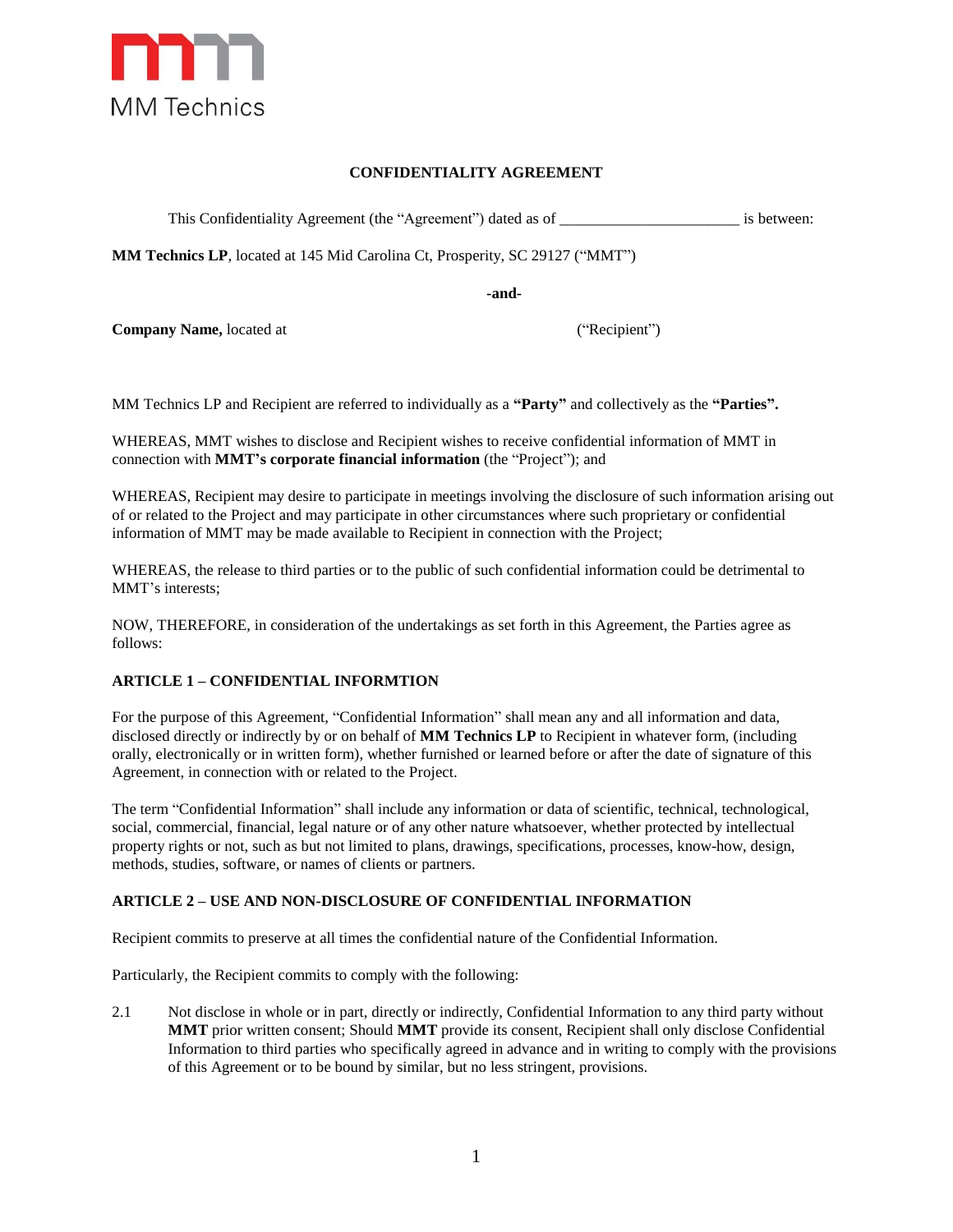

Recipient shall in any case remain responsible towards **MMT** for the compliance of such third parties with all obligations deriving from this Agreement.

- 2.2 Not to circulate Confidential Information to any of its employees, or other authorized third parties and as defined here-above other than on a strict "need-to-know" basis and for the purposes of the Project only.
- 2.3 Not use or copy any of the Confidential Information for any other purpose than the Project.
- 2.4 Keep on all the Confidential Information provided in written form all the confidential or proprietary marking, if any, including, if any, on all authorized copies thereof.
- 2.5 Treat Confidential Information in the same manner, and with at least the same degree of care, as it treats its own confidential information, but in any event with no less care so as to prevent any unauthorized access to, or use or disclosure or copy of, the Confidential Information.
- 2.6 At any time, upon written request from **MMT**:

° Provide a list of all the personnel who has or had access to the Confidential Information

° Return without delay all or part of the Confidential Information provided by **MMT** together with a detailed list of the returned Confidential Information;

° Destroy, and certify in writing the destruction, all the documentation that includes Confidential Information and send to **MMT** the detailed list of the destroyed documentation.

## **ARTICLE 3 – EXCEPTIONS**

The obligations of Recipient under Article 2 shall not apply to any portion of Confidential Information, where Recipient is able to document that such specific portion of Confidential Information:

- 3.1 Is now, or subsequently becomes, generally available to the public by publication or otherwise through no act or failure to act on the part of Recipient in accordance with the provisions of this Agreement; or with any other confidentiality agreement entered with any third party
- 3.2 Is lawfully received from a third party who is not, to Recipient's knowledge, directly or indirectly, bound by confidentiality obligations towards MMT; or
- 3.3 Was independently developed by Recipient without any use of Confidential Information provided by MMT.

For avoidance of doubt, the fact that only part or a combination of individual characteristics of Confidential Information is embedded in broader information available to the public or in possession of the Recipient is not enough so that such Confidential Information falls under one of the exceptions referred hereinabove.

Recipient will notify MMT in writing, as much in advance as is reasonably possible, of its need to make any disclosure of Confidential Information as may be required by law in response to a valid order by a court or other governmental body, or in connection with any legal proceeding.

Such notification shall specify the nature and the extent of the requested Confidential Information.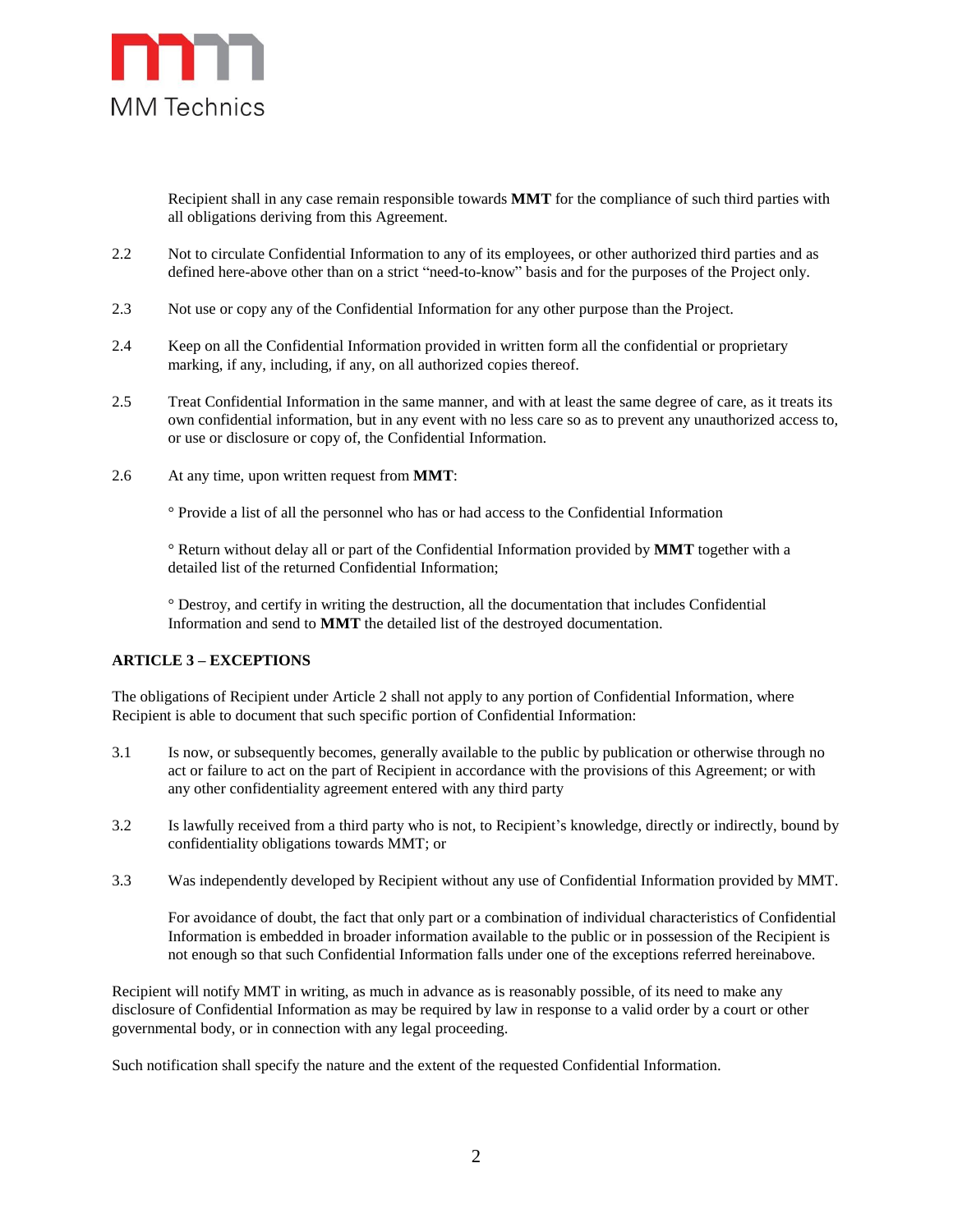

Recipient shall make its best efforts and shall cooperate with MMT, to the extent feasible, in order to prevent such disclosure or limit the content and the quantity of Confidential Information disclosed; Recipient shall, at Disclosing Party's expense, particularly support Disclosing Party's efforts to seek such protective orders or similar protections with respect to such disclosure as Disclosing Party may elect to pursue.

## **ARTICLE 4 – NO WARRANTY; LIABILITY**

- 4.1 MMT makes no warranty or representation, express or implied, with respect to the accuracy, completeness, or usefulness of the Confidential Information. MMT shall determine at its sole discretion what confidential information it discloses.
- 4.2 Recipient shall be exclusively responsible and liable for and shall indemnify and hold harmless MMT and its suppliers and subcontractors of any tier for any liabilities or damages resulting from any misuse of Confidential Information furnished hereunder.
- 4.3 Recipient acknowledges that any breach of this Agreement may cause MMT irreparable harm for which money damages would be both incalculable and an insufficient remedy. Accordingly, Recipient agrees that in the event of any breach or threatened breach of this Agreement, MMT, in addition to any other remedies at law or in equity it may have, shall be entitled to seek equitable relief, including injunctive relief, specific performance and other equitable remedies without proof of monetary damages or the inadequacy of other remedies. MMT shall not be required to post a bond or other security to do so.

## **ARTICLE 5 – OWNERSHIP OF CONFIDENTIAL INFORMATION**

Subject to third parties' rights, all Confidential Information furnished to Recipient shall remain the property of MMT. The disclosure of Confidential Information under this Agreement shall not be construed as granting Recipient any rights under any patent or any other intellectual property rights in the Confidential Information.

Nothing in this Agreement shall be construed as a waiver by MMT to protect its Confidential Information through patents or any other intellectual property rights.

Recipient commits particularly not to file any request of intellectual property rights in any county whatsoever containing all or part of all the Confidential Information received under this Agreement.

## **ARTICLE 6 – EXPORT CONTROL**

The Parties agree to abide by such export control laws and regulations that may be applicable to the disclosure or receipt or re-exportation of Confidential Information and/or of information or equipment developed with the Confidential Information.

## **ARTICLE 7 – TERM**

This Agreement shall remain valid for five (5) years. Notwithstanding the foregoing, the confidentiality obligations under this Agreement shall survive its termination.

## **ARTICLE 8 - MISCELLANEOUS**

8.1 This Agreement shall not be construed to create an obligation by MMT to enter into a contract, subcontract or other business relationship.